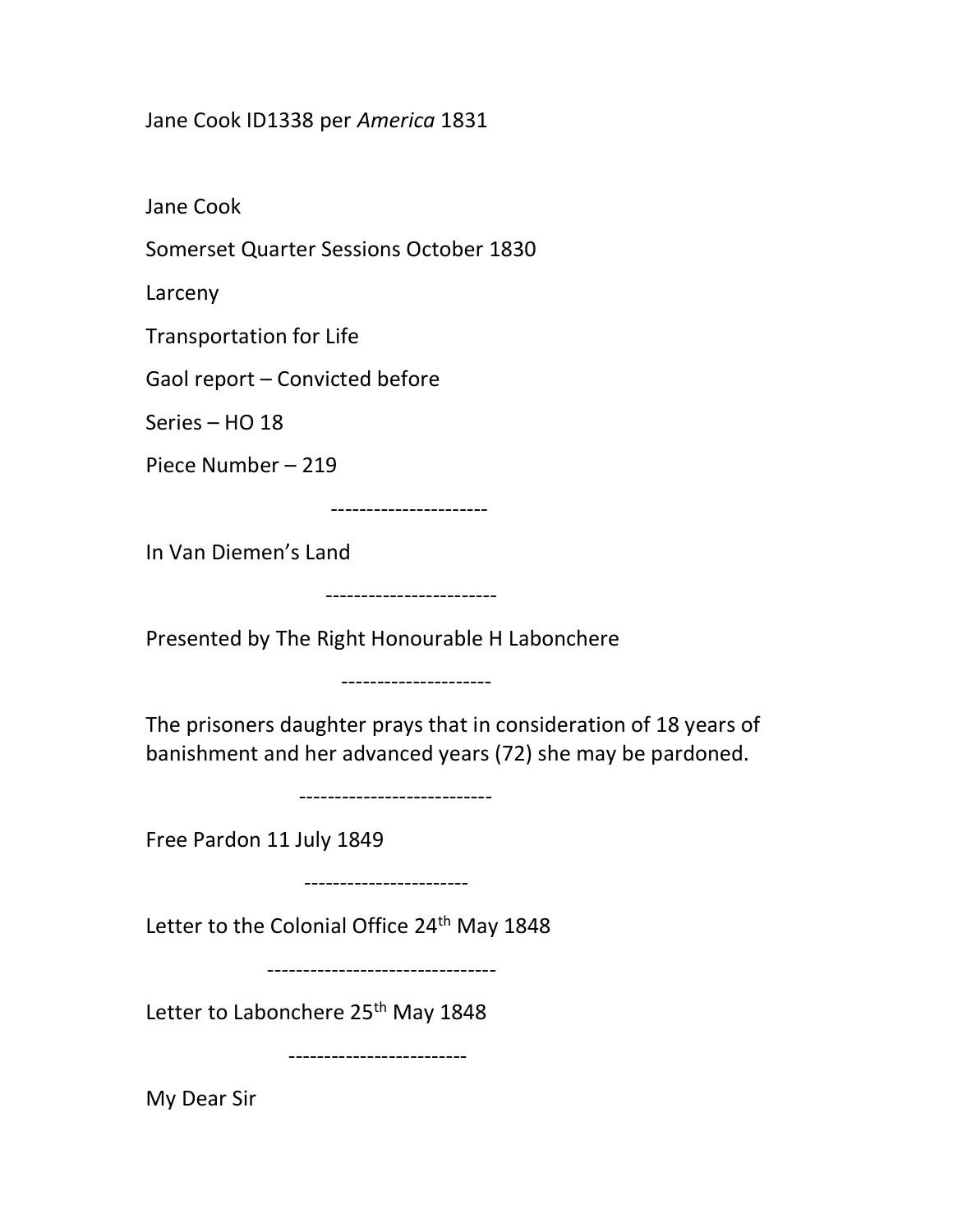Will you have the [ ] to cause an inquiry to be made with regard to the case of Jane Cook (which I believe has been some time

before you) and let me know the result which interest some of my [ ].

(By Keith: I have no idea who wrote it or who it is going to, the writing is unreadable).

-----------------------------

To the Right Honourable Sir George Grey Her Majesty's Secretary of State for the Home Department.

The humble Petition of Mary Coles daughter of Jane Cook a convict in Hobart Town Van Diemen's Land who was sentenced to transportation for the term of her natural life from Taunton Sessions in the latter end of the year 1830 for stealing shoes from Mr Billings and Mr Norman off Taunton – Shoemakers.

## Sheweth

That your humble Petitioner had lately heard from her mother Jane Cook who wishes again to return to her native land to spend the remainder if her days with your humble Petitioner.

That your Petitioner acting under the advice of the Prosecutors and several influential people in this town and prompted with the desire of seeing her aged mother restored to liberty to be able to solace and comfort her in her latter days humbly begs to submit her said mothers case to your consideration upon the following grounds, that her mother had been banished for nearly 18 years for stealing shoes and that her conduct since her transportation had been good her great age and the security of her sentence, will induce your Honour to submit the same to the clemency of that quarter from whence alone mercy can emanate and that her mother may be again restored to liberty and your petitioner as in duty bound will ever pray.

Mary Coles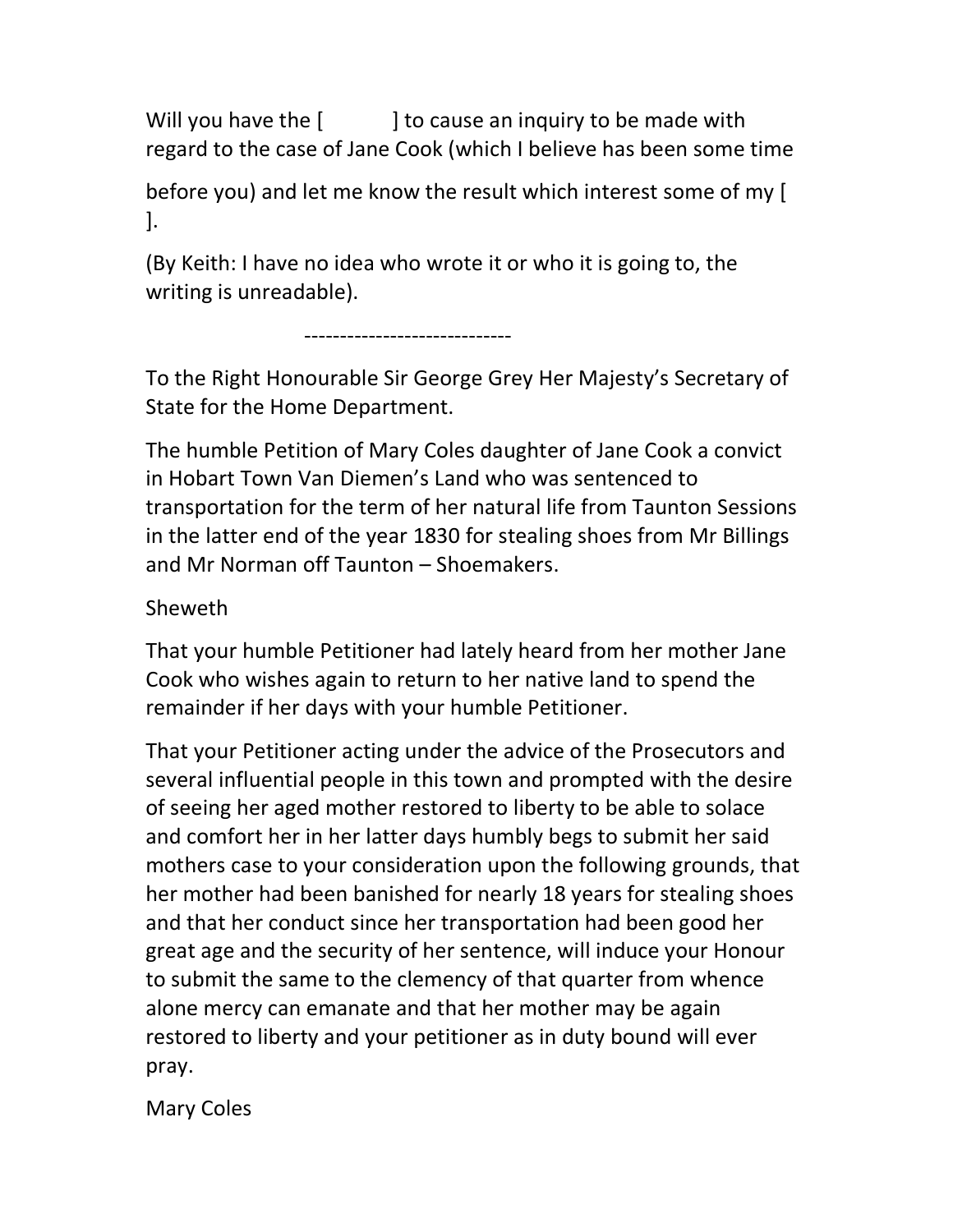South Street

Taunton.

---------------------

Jane Cook

2 nd Application – In Van Diemen's Land

 Labonchere transmits a further application on the prisoners behalf. Reference was made to VDL reporting her character and conduct in May last and Labonchere was so informed at the time. It is not probable that any answer will be received until May next.

8<sup>th</sup> November 1848.

(By Keith: Using the same Petition as 1<sup>st</sup> Application)

---------------------

We the undersigned inhabitants of Taunton earnestly and respectfully concur in the Petition given for a mitigation of the very severe sentence passed upon Jane Cook

William Norman – Prosecutor

James Cottle – Vicar St Marys Taunton

Frederick Smith – Incumbent Holy Trinity Taunton

Joseph Clarke – Gent

Henry Fowler – Gent

And a further 27 signatures.

------------------------------

Downing Street

5<sup>th</sup> July 1849

Sir